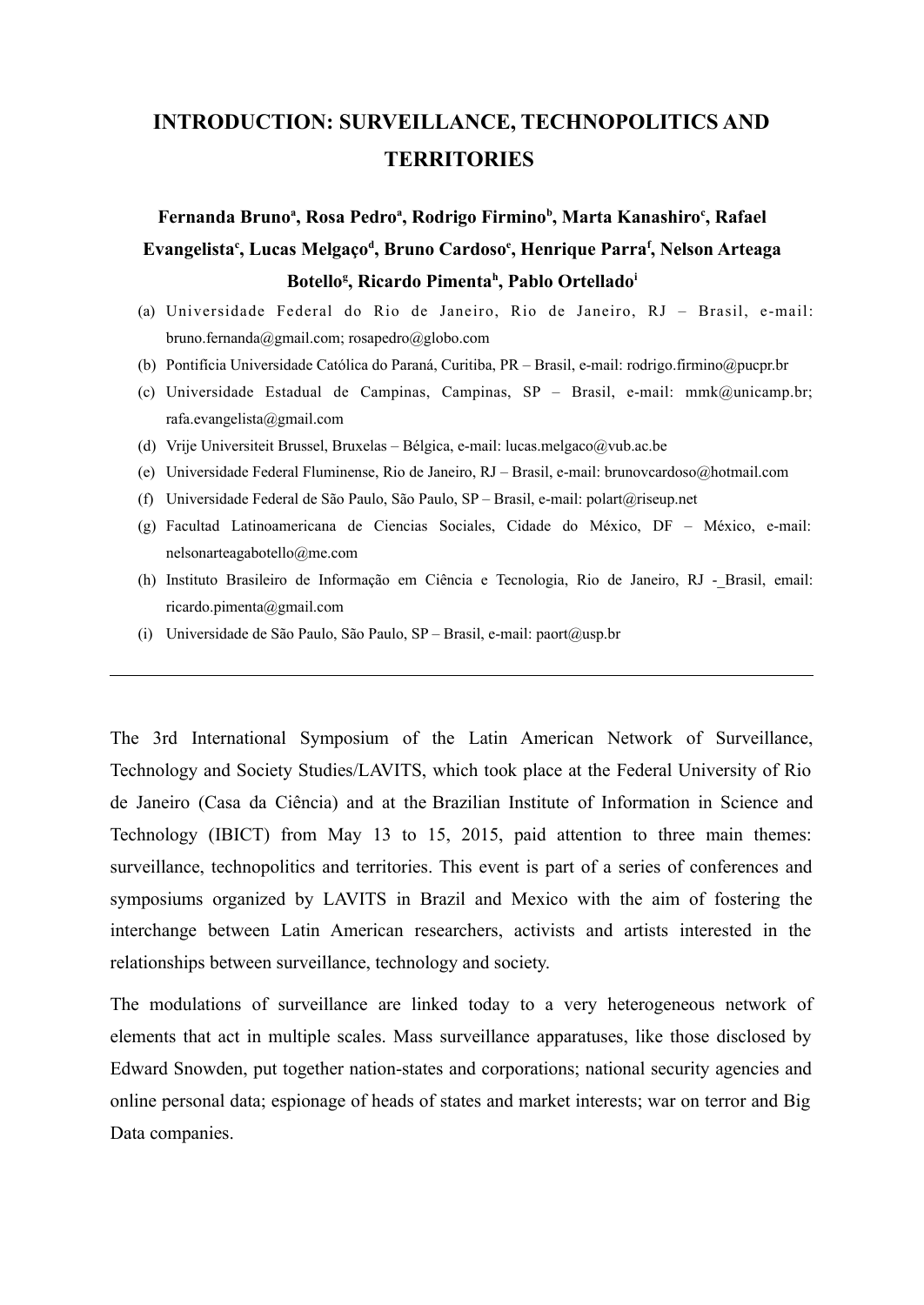This heterogeneous network and its consequences were analysed through two main domains. The first domain is related to the way the notion and the experience of the territory are affected by the pervasive nature of contemporary surveillance. Surveillance penetrates different domains of everyday life. It is embedded in banal actions like communication (cellphones, the Internet), transportation (transportation cards, tracking systems), orientation (GPS), consumption (loyalty cards, systems that track activities in online shopping websites), search for information (in search engines like Google), watching movies (Netflix), social and affective relationships (in social networking sites like Facebook), among many other examples of technologies of surveillance of public and private spaces, such as CCTV cameras, airport body scanners, biometric access systems, drones, etc.

Thus, this scenario made evident the importance of taking the territory into account. Thinking about the territory means thinking about the conditions for the existence of individuals, institutions, bodies and subjectivities. Digitized, urban, subjective territories, among others, are spaces that at the same time guarantee the existence of surveillance strategies but also allow the emergence of tactics of resistance.

Concurrently, technopolitical actions and reflections are also creating a fertile production of tactics that counter such strategies and that explore other ways of living and acting together in the contemporary sociotechnical networks. Thus, the second domain of explorations of the event is related to the implications of the current surveillance processes in technopolitical reflections and practices. These practices are understood here as both the tactical use of technological devices for collective organization, communication and actions, as well as in the investigations about the relationships between technology and politics in various different aspects.

Surveillance, Technopolitics and Territories form thus the triad of issues that the following articles investigate, question and debate. This triad is currently intensely affecting the city of Rio de Janeiro, in the interstices of a series of mega events that left as a legacy a significant and renewed range of security and surveillance technologies.

This city has been particularly affected by urban transformations, by technology, public policy and private investment involving a renewal of surveillance procedures in the lives of its citizens. In addition, Brazil and other Latin American countries have recently experienced a cycle of riots and protests in which the city and communication networks occupied a decisive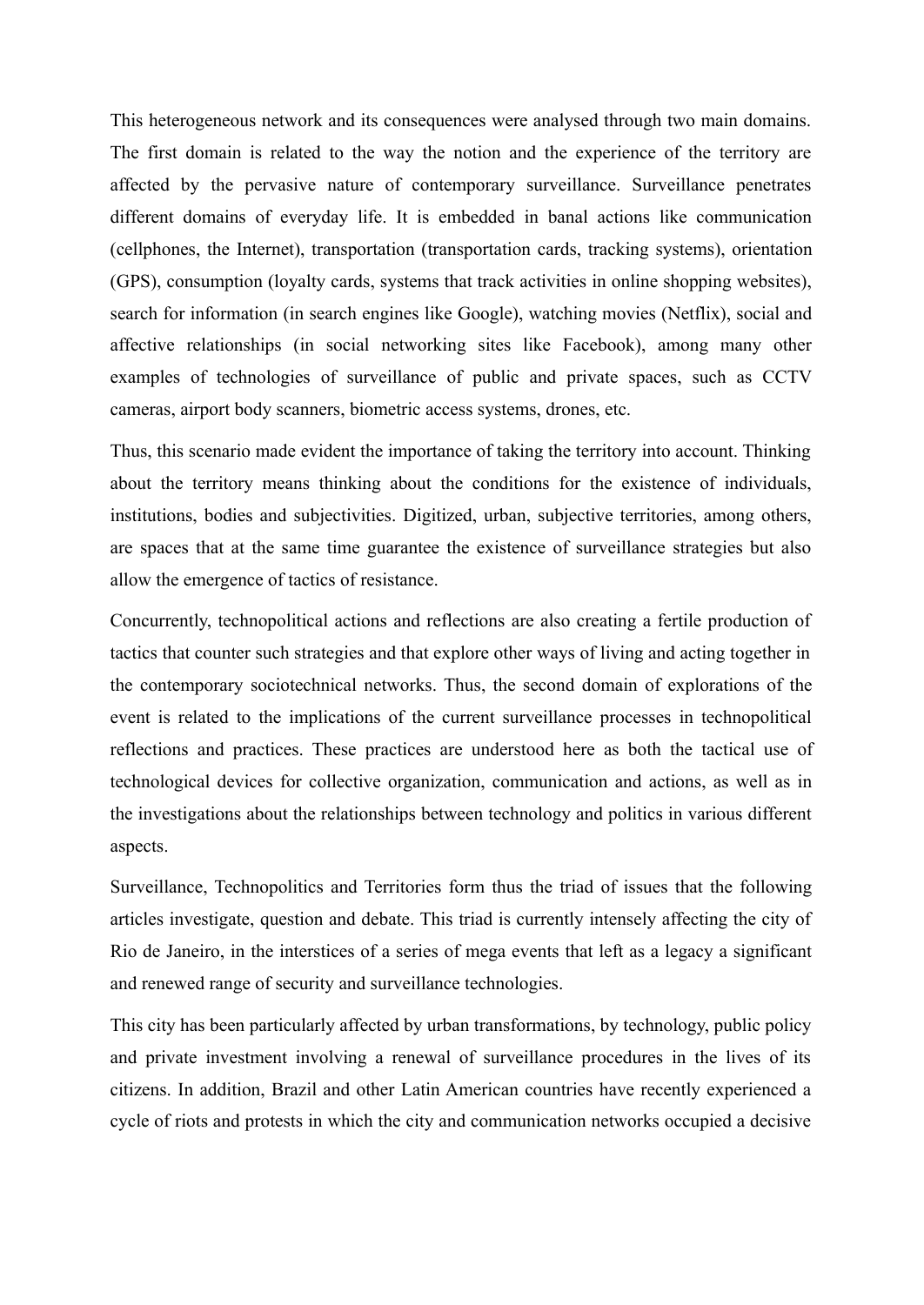place, making fundamental the reflection on surveillance, technopolitics and territories on both a global and local scale.

The symposium program served as a space for the dialogue between scientific research in different fields of knowledge, artistic and technopolitical practices. This concern was reflected in the variety of communications and discussions between researchers, students, activists, artists, journalists and others interested in the demonstrations and territorial and political implications of the escalation of surveillance in Latin America. Speakers from Brazil and other Latin American countries, but also from Europe and Canada opened the three-day event with excellent speeches and debates. Parallel to the conference, the collectives Antena Mutante, from Colombia, and Rio 40Caos, from Rio de Janeiro held the video installation New Frontiers of Control. In addition, there were also three workshops open to the public by prior registration: Safe Alternatives to Android Applications: First Steps to SecureGen (GPOPAI); Draft Personal Data Protection Act: A Guide to the Public Consultation Debate (GPOPAI, GEPI/FGV-SP, InternetLab) and the Antisurveilance Workshop (AntiVigilância and MediaLab.UFRJ). On the last day of the event, an open seminar was held with the participation of researchers, activists, artists, collectives, journalists and civil society organizations. The intent of this seminar was to briefly introduce the public to LAVITS' main axes of research as well as to make a presentation round of all participants in order to foster channels for dialogue and future cooperation.

The presentations at the symposium, published in these proceedings, were organized around seminars which brought together works from different areas around common themes. We point out with joy that the work presented here contribute to the consolidation of LAVITS network and intensifies the collaboration between Latin American researchers and social and artistic movements. This collaboration includes the research and exploration of themes, methodologies and multidisciplinary strategies that problematize the processes and technologies of surveillance and control in our societies.

The ultimate purpose of the existence of LAVITS and this symposium is twofold: on one hand, it intends to share the knowledge produced at the university level with strategic sectors of society, like social movements, activists, media and networks communication, civil society organizations, cultural and artistic collectives etc.; on the other hand, it intends to invite researchers, activists, artists, journalists, hackers and groups who have a critical role of countering surveillance technologies to present and discuss their work, knowledge,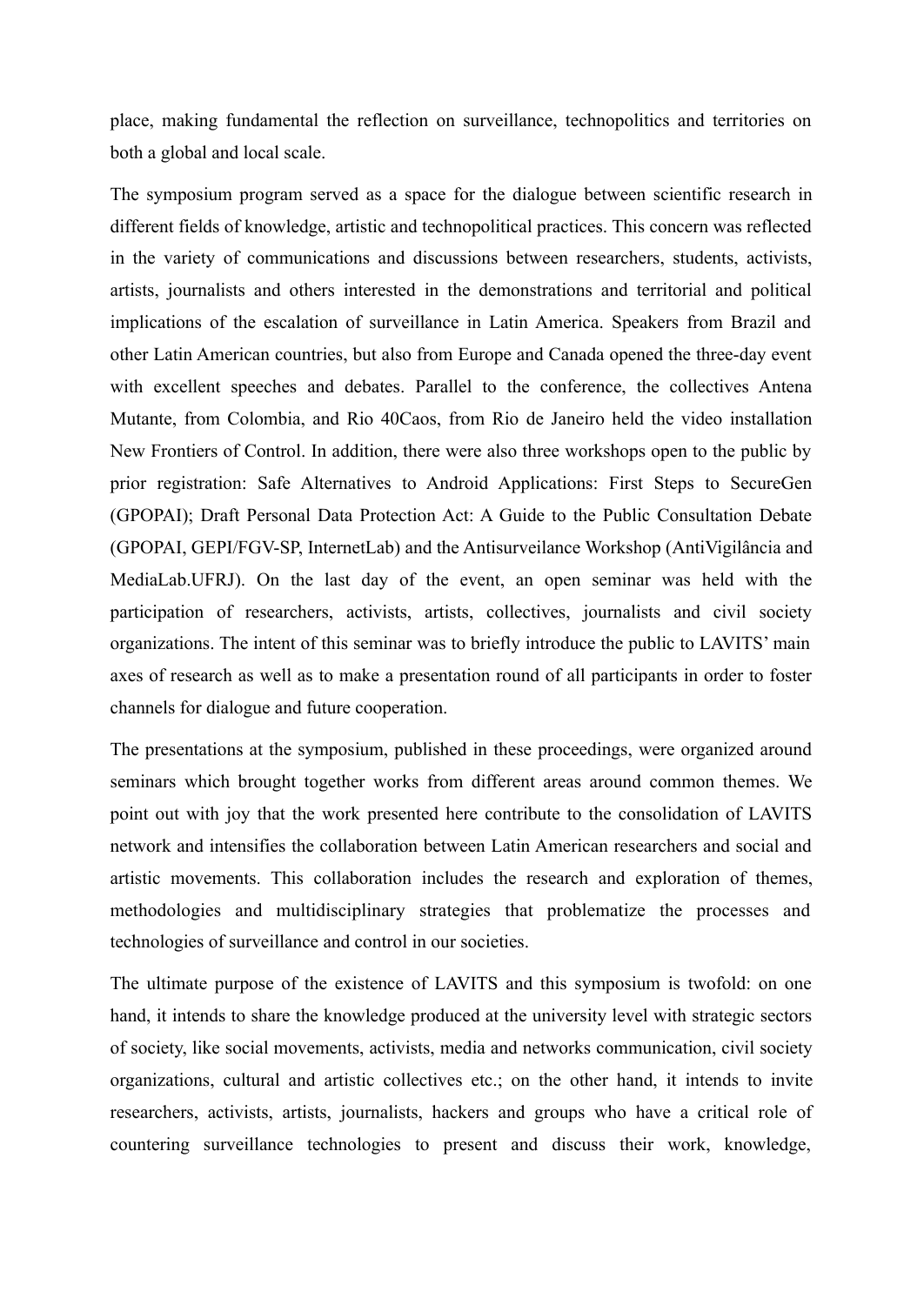technologies, methodologies and experiences in the academic environment. These two movements aim not only to disseminate research carried out in these two fields, but intend to make them mutually permeable. It was with this purpose that we have developed, within LAVITS, and with support from the Ford Foundation, a project to expand the intersections between research, action and technology, of which this symposium is but a first result.

The works gathered in these proceedings were presented and discussed in thematic workshops distributed according to twelve axes, namely:

- 1. Privacy and regulation.
- 2. Technologies of (in)security in the cities.
- 3. Activism and networks.
- 4. Technopolitics and communication.
- 5. Connected space, controlled movements.
- 6. Resistance and aesthetics of surveillance.
- 7. Personal data: protection, prospection, controversies.
- 8. Mega Events.
- 9. Surveillance in Latin American contexts.
- 10. Affections and modulations: between surveillance and control.
- 11. Mass surveillance and big data.
- 12. Biovisibilities.

Readers will note in the articles included in these proceedings, that the desired diversity of perspectives was present in the thematic seminars, not only in terms of multidisciplinarity and plurality of approaches, but also because of the involvement of both young researchers and established scholars.